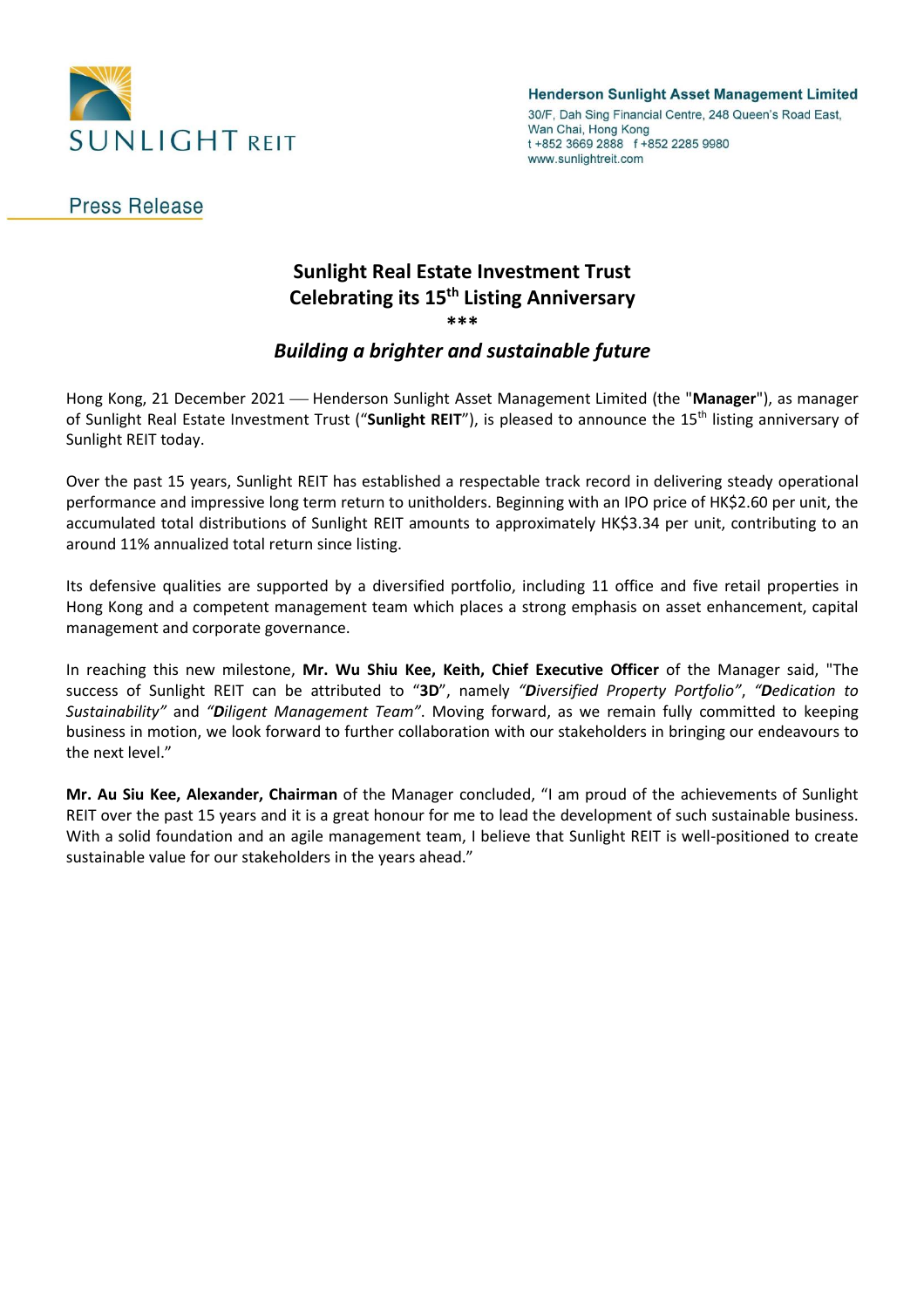

#### **Henderson Sunlight Asset Management Limited**

30/F, Dah Sing Financial Centre, 248 Queen's Road East,<br>Wan Chai, Hong Kong<br>t +852 3669 2888 f +852 2285 9980 www.sunlightreit.com

# **Press Release**

#### *Sunlight REIT Celebrating its 15th Listing Anniversary Page 2 of 3*



The Manager's staff celebrates the 15<sup>th</sup> listing anniversary of Sunlight REIT.

-End-